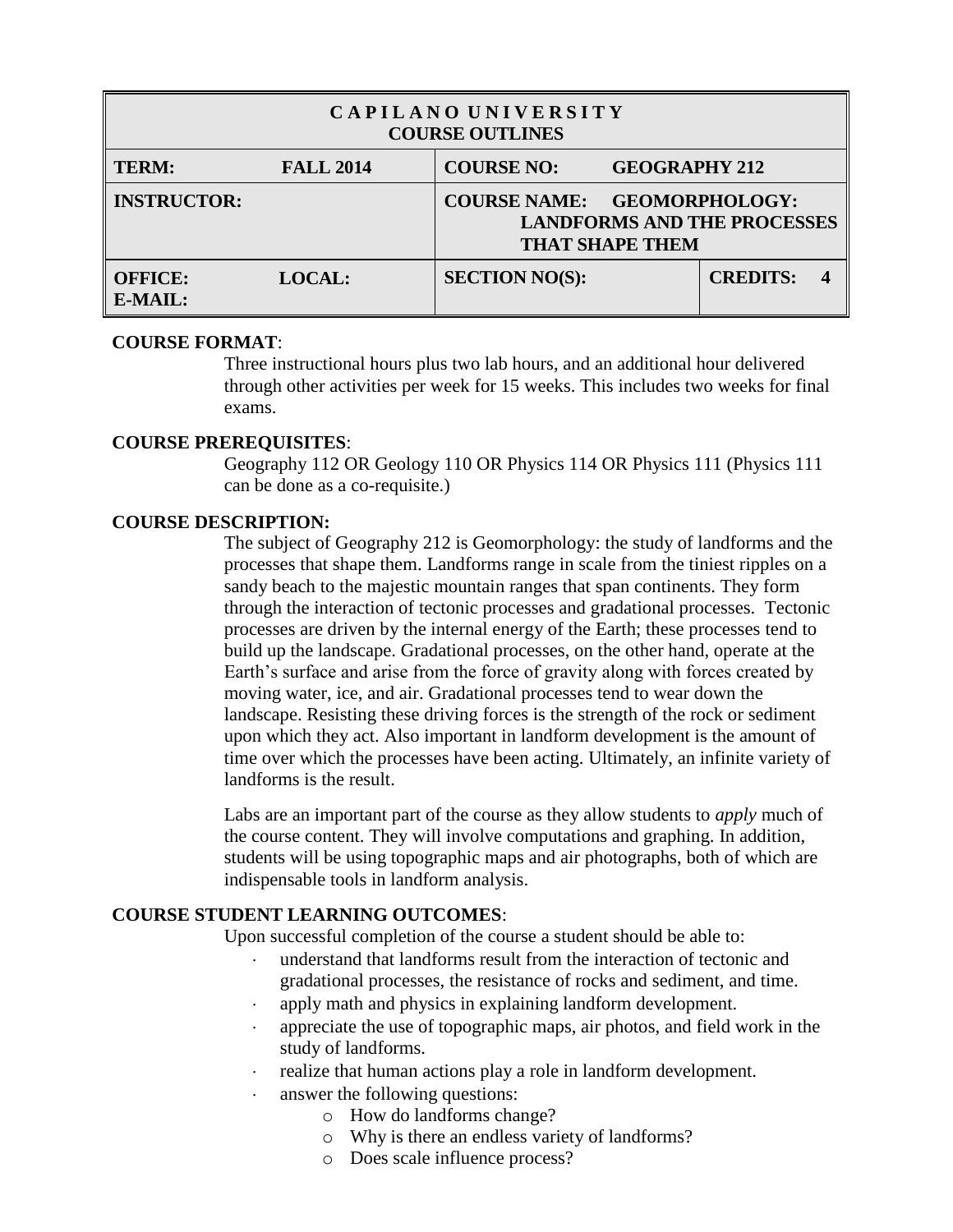# **REQUIRED TEXT**:

Trenhaile, Alan S. Geomorphology - A Canadian Perspective. 5th ed. Canada: Oxford University Press, 2013.

# **COURSE CONTENT**:

| Week 1      | <b>Introduction to Geomorphology</b>                                                                                                                  |  |  |
|-------------|-------------------------------------------------------------------------------------------------------------------------------------------------------|--|--|
|             | Chapter 1                                                                                                                                             |  |  |
| Week 2      | <b>Geomorphic Materials and Processes</b>                                                                                                             |  |  |
|             | Chapter 2                                                                                                                                             |  |  |
| Week 3      | <b>Weathering of Rock: Physical, Chemical, and Biological</b>                                                                                         |  |  |
|             | Chapter 4                                                                                                                                             |  |  |
| Week 4      | <b>Slope Processes: Overland Flow and Mass Movement</b>                                                                                               |  |  |
|             | Chapter 5                                                                                                                                             |  |  |
| Week 5      | <b>Stream Channel Processes: Stream Flow, Sediment Transport,</b><br><b>Erosion and Deposition in Streams</b>                                         |  |  |
|             | Chapter 10                                                                                                                                            |  |  |
| Week 6      | <b>Stream Channel Processes, cont.</b>                                                                                                                |  |  |
| Week 7      | <b>Landforms Produced by Running Water: Channel Patterns,</b><br><b>Floodplains, Terraces, Fans, Deltas</b>                                           |  |  |
|             | Chapter 11                                                                                                                                            |  |  |
|             | <b>MIDTERM EXAM</b>                                                                                                                                   |  |  |
| Week 8      | <b>Coastal Processes: Waves, Erosion and Deposition by Waves</b>                                                                                      |  |  |
|             | Chapter 13                                                                                                                                            |  |  |
| Week 9      | <b>Coastal Landforms: Beaches, Sea Cliffs</b>                                                                                                         |  |  |
|             | Chapter 14                                                                                                                                            |  |  |
| Week 10     | <b>Glacial Processes: Classification, Mass Balance, Glacier</b><br><b>Movement, Glacial Erosion and Deposition</b>                                    |  |  |
|             | Chapter 6                                                                                                                                             |  |  |
| Week 11     | <b>Glacial Sediments and Landforms: Till, Moraines,</b><br><b>Streamlined Features, Landforms created by Melt Water,</b><br><b>Erosional Features</b> |  |  |
|             | Chapter 7                                                                                                                                             |  |  |
| Week 12     | <b>Aeolian Processes and Landforms</b>                                                                                                                |  |  |
|             | Chapter 12                                                                                                                                            |  |  |
| Week 13     | <b>Aeolian Processes and Landforms, cont.</b>                                                                                                         |  |  |
| Weeks 14/15 | <b>FINAL EXAM PERIOD</b>                                                                                                                              |  |  |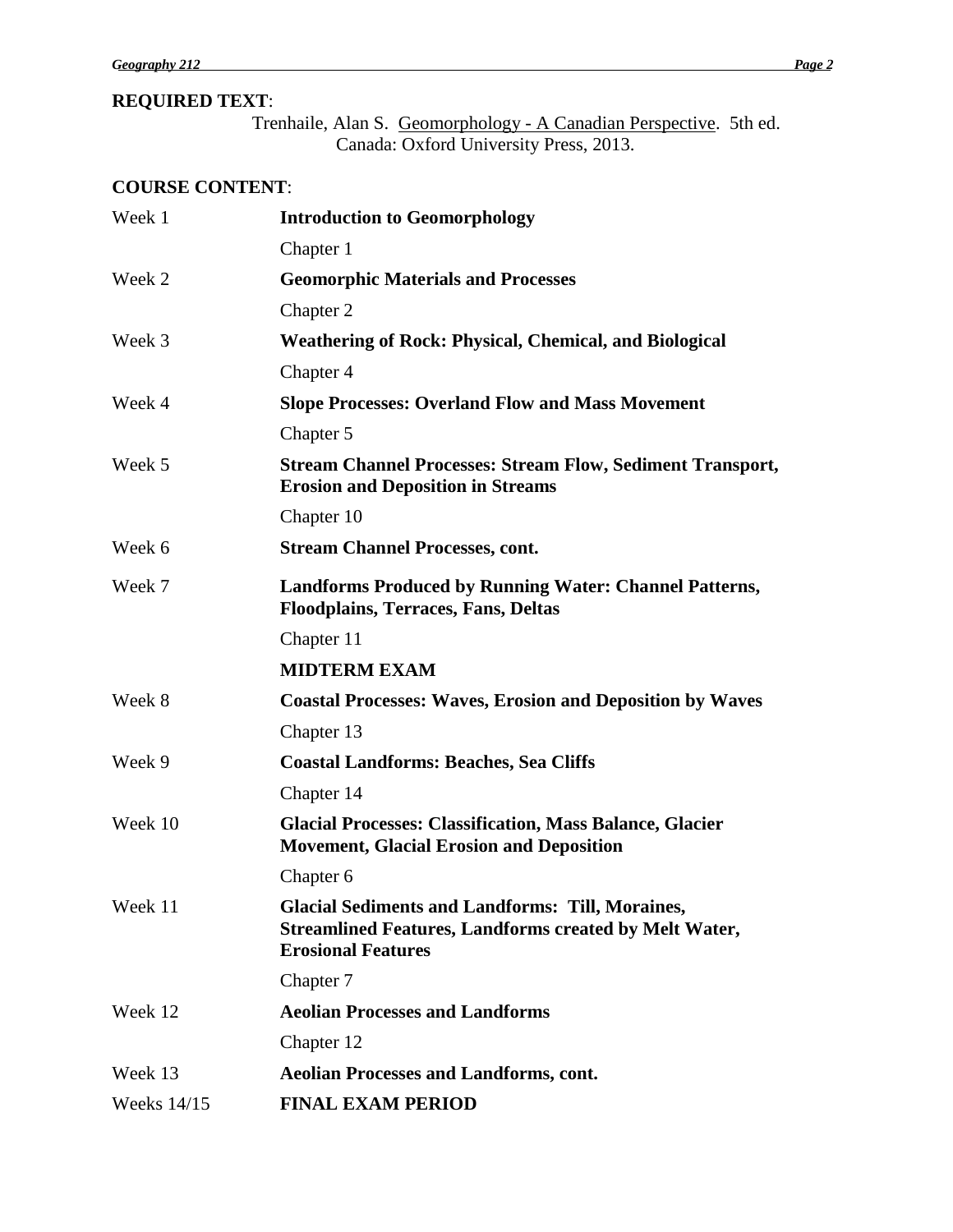# **EVALUATION PROFILE**:

| Labs                             | 20%  |
|----------------------------------|------|
| Fourth Hour Assignment           | 5%   |
| Applied Geomorphology Assignment | 5%   |
| Term Assignment                  | 20%  |
| Midterm Exam                     | 25%  |
| Final Exam                       | 25%  |
|                                  | 100% |

**The lab portion of this course includes the labs, the fourth hour assignment, and the term assignment. A passing grade (50% or more) is required on the lab portion of the course for the student to obtain a passing grade for the entire course.**

Further information about the midterm and final exams will be provided in class. Detailed instructions for the assignments will be given as handouts.

## **GRADING PROFILE:**

| $A_+ = 90 - 100\%$ $B_+ = 77 - 79\%$ $C_+ = 67 - 69\%$ $D = 50 - 59\%$ |  |  |
|------------------------------------------------------------------------|--|--|
| $A = 85 - 89$ $B = 73 - 76$ $C = 63 - 66$ $F = 0 - 49$                 |  |  |
| $A = 80 - 84$ $B = 70 - 72$ $C = 60 - 62$                              |  |  |

## **OPERATIONAL DETAILS**:

*Capilano University has policies on Academic Appeals (including appeal of final grades), Student Conduct, Cheating and Plagiarism, Academic Probation and other educational issues. These and other policies are available on the University website.*

## Office Hours:

Fourth Hour: Each student will meet with the instructor, individually and by appointment, to plan the student's term project. This meeting will be worth 5% of the grade for this course.

Materials needed for class:

- pencil
- eraser
- a few coloured pencils
- 12"/30 cm ruler
- calculator

Attendance: Regular attendance is highly recommended.

## Responsibility for Material covered during a missed class:

When students are absent from class, they are still responsible for the material covered during their absence, including announcements, assigned readings, handouts, and labs. Some of the lab assignments will require the use of equipment which will not be available outside the scheduled lab hours.